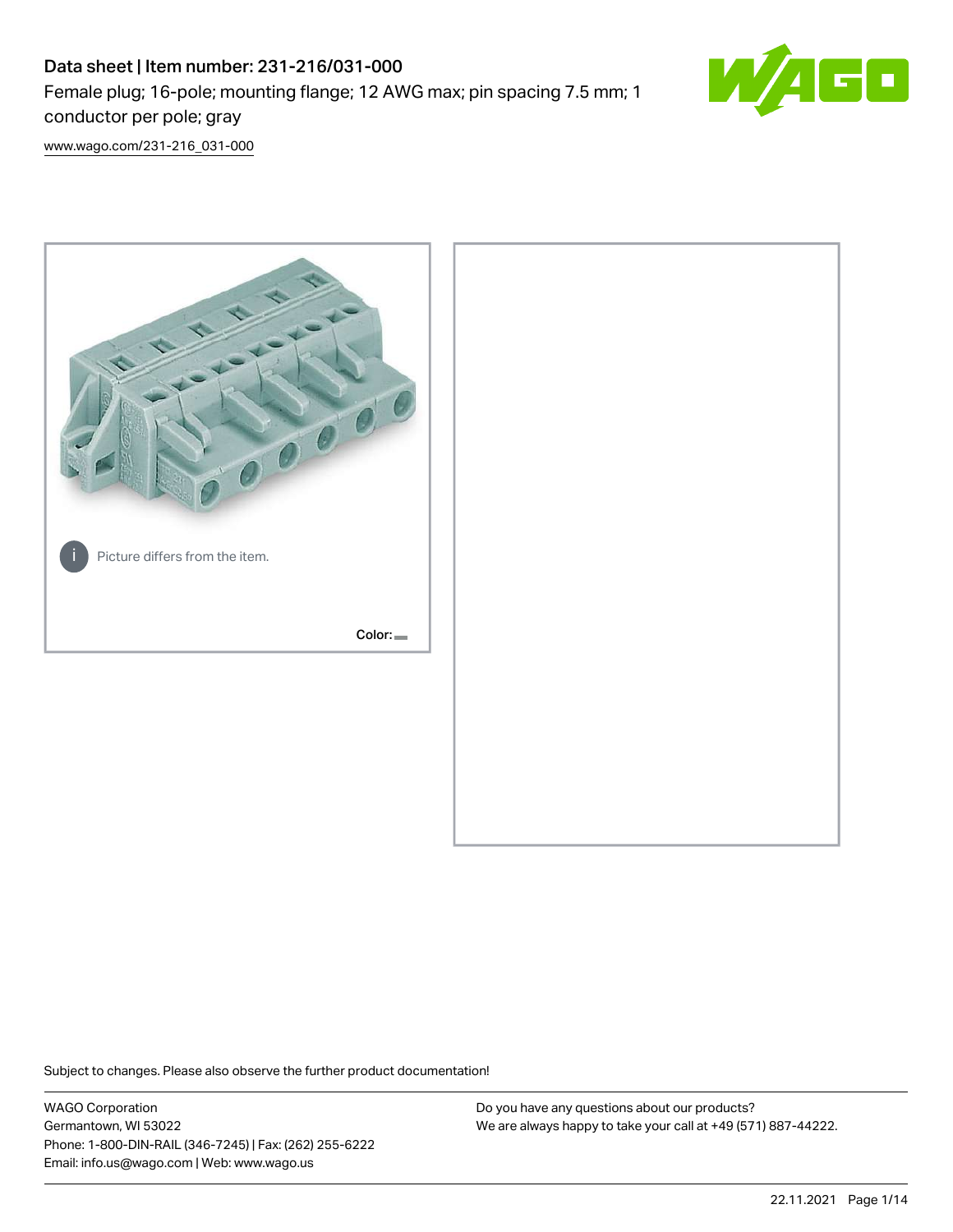



 $L =$  (pole no.  $-1$ ) x pin spacing + 5 mm

 $L_1 = L + 3$  mm

 $L_2 = L + 8.8$  mm

 $L_3 = L + 14.8$  mm

2- to 3-pole female connectors – one latch only

### Item description

■ Universal connection for all conductor types

Subject to changes. Please also observe the further product documentation!

WAGO Corporation Germantown, WI 53022 Phone: 1-800-DIN-RAIL (346-7245) | Fax: (262) 255-6222 Email: info.us@wago.com | Web: www.wago.us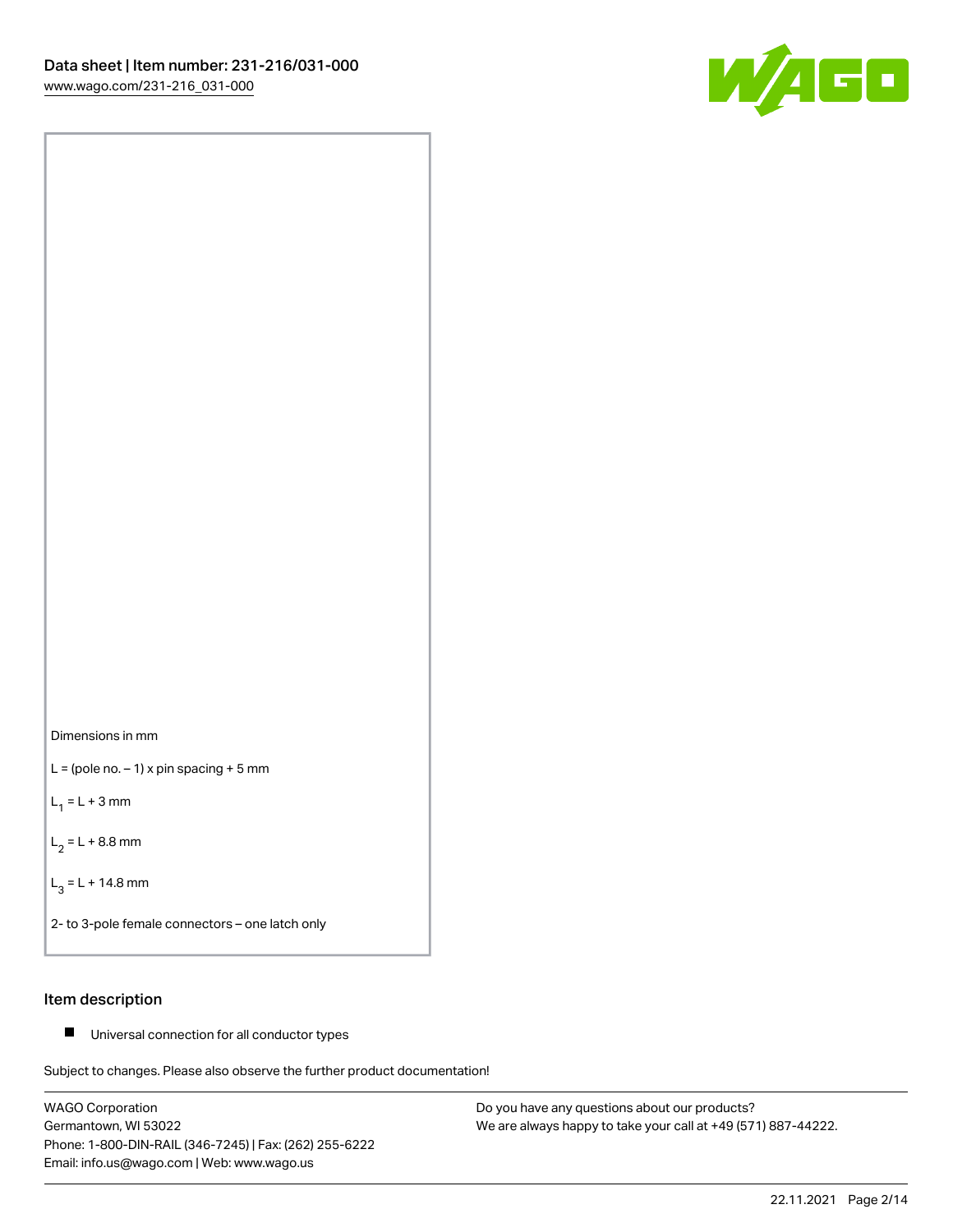

- $\blacksquare$ Easy cable pre-assembly and on-unit wiring via vertical and horizontal CAGE CLAMP<sup>®</sup> actuation
- $\blacksquare$ Integrated test ports
- $\blacksquare$ With coding fingers

# Data

| Safety information 1 | The MCS-MULTI CONNECTION SYSTEM includes connectors<br>without breaking capacity in accordance with DIN EN 61984. When<br>used as intended, these connectors must not be connected<br>/disconnected when live or under load. The circuit design should<br>ensure header pins, which can be touched, are not live when<br>unmated. |
|----------------------|-----------------------------------------------------------------------------------------------------------------------------------------------------------------------------------------------------------------------------------------------------------------------------------------------------------------------------------|
| Variants:            | Gold-plated or partially gold-plated contact surfaces<br>Other versions (or variants) can be requested from WAGO Sales or<br>configured at https://configurator.wago.com/                                                                                                                                                         |

# Electrical data

#### IEC Approvals

| Ratings per                 | IEC/EN 60664-1                                                        |
|-----------------------------|-----------------------------------------------------------------------|
| Rated voltage (III / 3)     | 500 V                                                                 |
| Rated surge voltage (III/3) | 6 <sub>k</sub> V                                                      |
| Rated voltage (III/2)       | 630 V                                                                 |
| Rated surge voltage (III/2) | 6 <sub>k</sub> V                                                      |
| Nominal voltage (II/2)      | 1000V                                                                 |
| Rated surge voltage (II/2)  | 6 <sub>k</sub> V                                                      |
| Rated current               | 16 A                                                                  |
| Legend (ratings)            | $(III / 2)$ $\triangle$ Overvoltage category III / Pollution degree 2 |

# UL Approvals

| Approvals per                  | UL 1059 |
|--------------------------------|---------|
| Rated voltage UL (Use Group B) | 300 V   |
| Rated current UL (Use Group B) | 15 A    |
| Rated voltage UL (Use Group D) | 300 V   |
| Rated current UL (Use Group D) | 10 A    |

Subject to changes. Please also observe the further product documentation!

| <b>WAGO Corporation</b>                                | Do you have any questions about our products?                 |
|--------------------------------------------------------|---------------------------------------------------------------|
| Germantown, WI 53022                                   | We are always happy to take your call at +49 (571) 887-44222. |
| Phone: 1-800-DIN-RAIL (346-7245)   Fax: (262) 255-6222 |                                                               |
| Email: info.us@wago.com   Web: www.wago.us             |                                                               |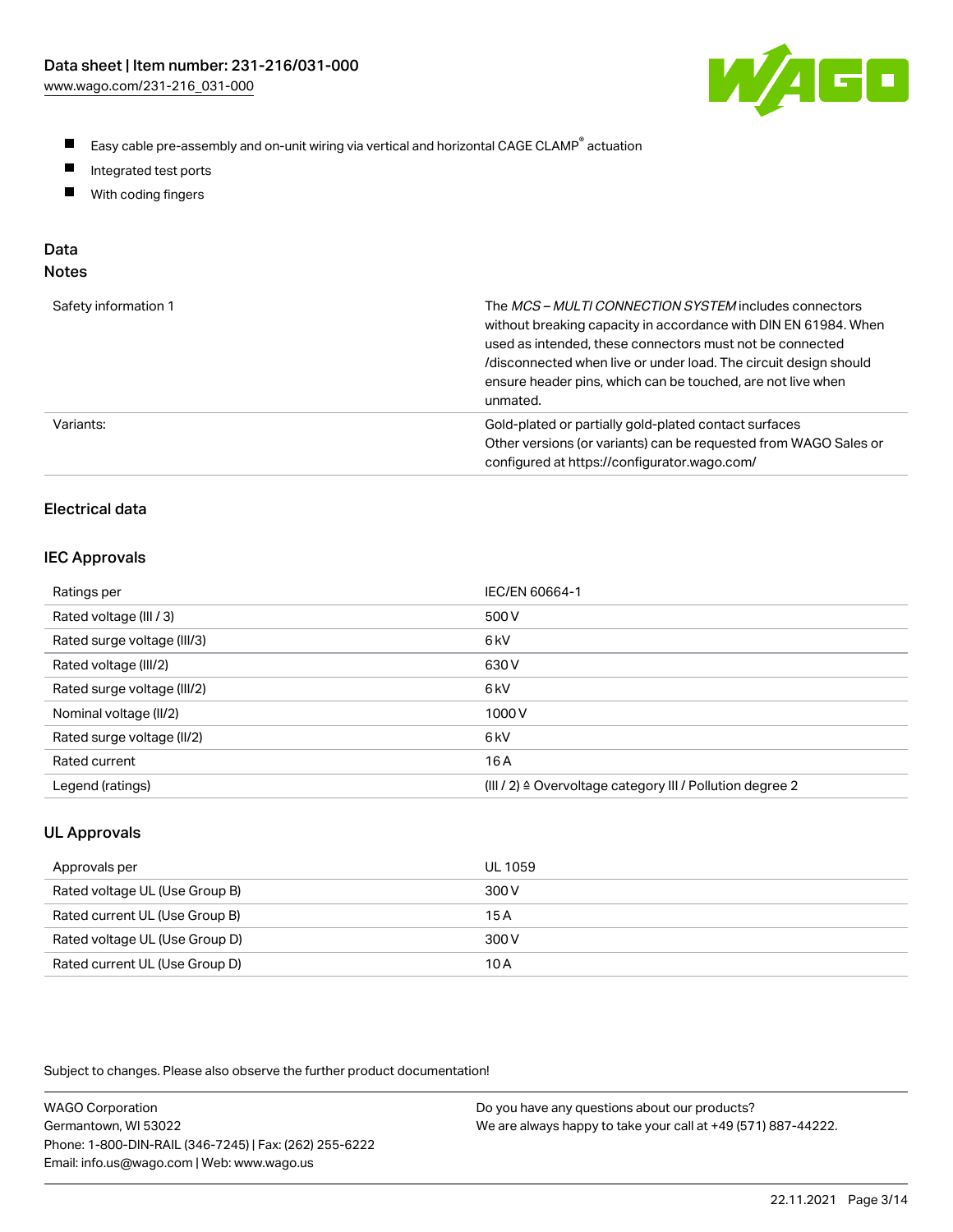

### Ratings per UL

| Rated voltage UL 1977 | 600 V |
|-----------------------|-------|
| Rated current UL 1977 | 1 E   |

### CSA Approvals

| Approvals per                   | CSA   |
|---------------------------------|-------|
| Rated voltage CSA (Use Group B) | 300 V |
| Rated current CSA (Use Group B) | 15 A  |
| Rated voltage CSA (Use Group D) | 300 V |
| Rated current CSA (Use Group D) | 10 A  |

### Connection data

| Total number of connection points | 16 |
|-----------------------------------|----|
| Total number of potentials        | 16 |
| Number of connection types        |    |
| Number of levels                  |    |

#### Connection 1

| Connection technology                             | CAGE CLAMP <sup>®</sup>                |
|---------------------------------------------------|----------------------------------------|
| Actuation type                                    | Operating tool                         |
| Solid conductor                                   | $0.082.5$ mm <sup>2</sup> / 28  12 AWG |
| Fine-stranded conductor                           | $0.082.5$ mm <sup>2</sup> / 28  12 AWG |
| Fine-stranded conductor; with insulated ferrule   | $0.251.5$ mm <sup>2</sup>              |
| Fine-stranded conductor; with uninsulated ferrule | $0.252.5$ mm <sup>2</sup>              |
| Strip length                                      | 89 mm / 0.31  0.35 inch                |
| Number of poles                                   | 16                                     |
| Conductor entry direction to mating direction     | 0°                                     |

# Physical data

| Pin spacing | 7.5 mm / 0.295 inch   |
|-------------|-----------------------|
| Width       | 127.3 mm / 5.012 inch |
| Height      | 14.3 mm / 0.563 inch  |
| Depth       | 26.45 mm / 1.041 inch |

Subject to changes. Please also observe the further product documentation!

WAGO Corporation Germantown, WI 53022 Phone: 1-800-DIN-RAIL (346-7245) | Fax: (262) 255-6222 Email: info.us@wago.com | Web: www.wago.us Do you have any questions about our products? We are always happy to take your call at +49 (571) 887-44222.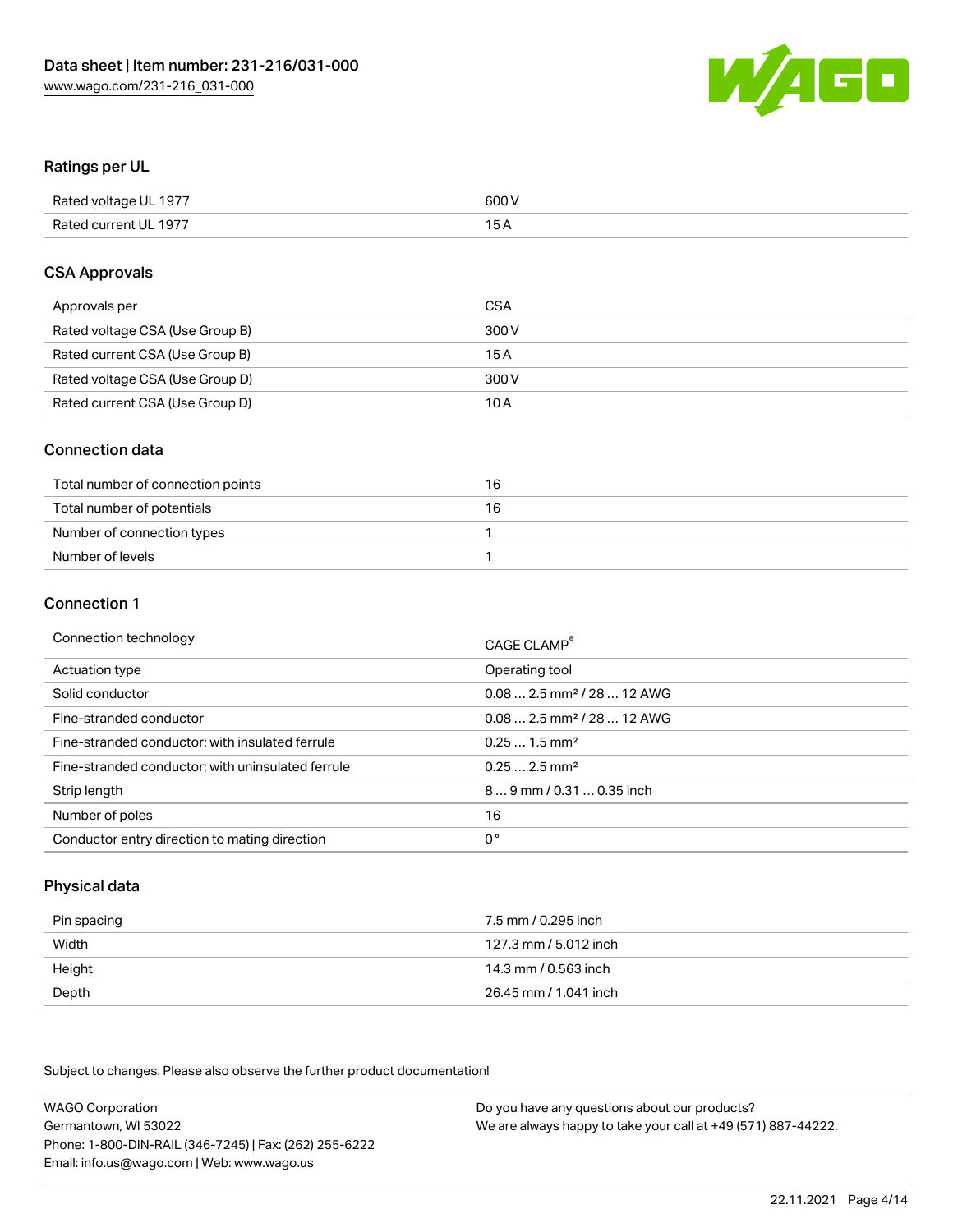

#### Mechanical data

| Mounting type | Mounting flange       |
|---------------|-----------------------|
| Mounting type | Feed-through mounting |
|               | Panel mounting        |

### Plug-in connection

| Contact type (pluggable connector) | Female connector/socket |
|------------------------------------|-------------------------|
| Connector (connection type)        | for conductor           |
| Mismating protection               | No                      |
| Locking of plug-in connection      | Without                 |

## Material data

| Color                       | gray                              |
|-----------------------------|-----------------------------------|
| Material group              |                                   |
| Insulation material         | Polyamide (PA66)                  |
| Flammability class per UL94 | V <sub>0</sub>                    |
| Clamping spring material    | Chrome nickel spring steel (CrNi) |
| Contact material            | Copper alloy                      |
| Contact plating             | tin-plated                        |
| Fire load                   | 0.575MJ                           |
| Weight                      | 34.1 g                            |
|                             |                                   |

## Environmental requirements

| Limit temperature range<br>. | $-60+85 °C$ |
|------------------------------|-------------|
|------------------------------|-------------|

# Commercial data

| Product Group         | 3 (Multi Conn. System) |
|-----------------------|------------------------|
| PU (SPU)              | 10 Stück               |
| Packaging type        | box                    |
| Country of origin     | DE                     |
| <b>GTIN</b>           | 4044918367608          |
| Customs tariff number | 8536694040             |

## Approvals / Certificates

#### Country specific Approvals

Subject to changes. Please also observe the further product documentation!

| <b>WAGO Corporation</b>                                | Do you have any questions about our products?                 |
|--------------------------------------------------------|---------------------------------------------------------------|
| Germantown, WI 53022                                   | We are always happy to take your call at +49 (571) 887-44222. |
| Phone: 1-800-DIN-RAIL (346-7245)   Fax: (262) 255-6222 |                                                               |
| Email: info.us@wago.com   Web: www.wago.us             |                                                               |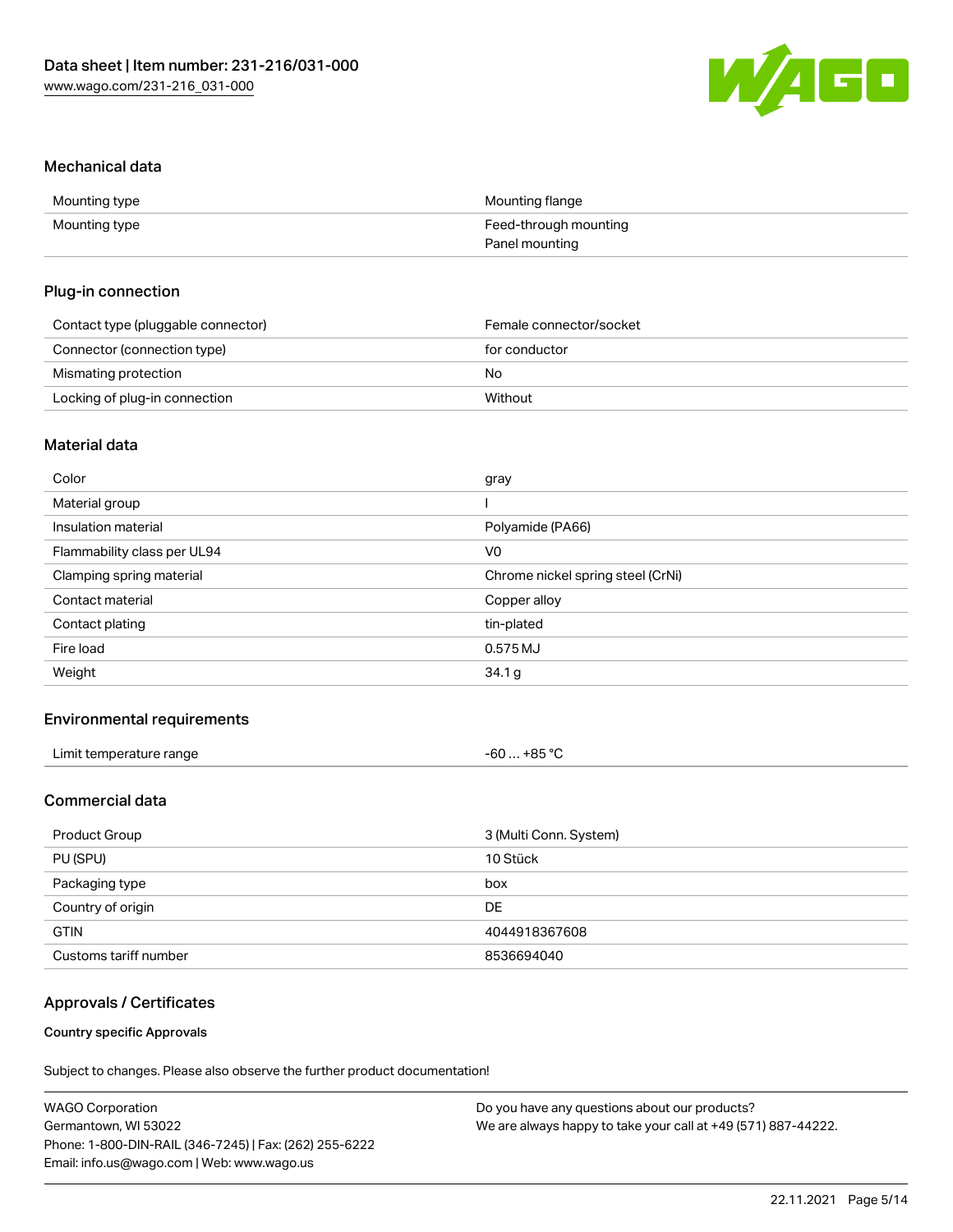[www.wago.com/231-216\\_031-000](http://www.wago.com/231-216_031-000)



| Logo | Approval                                     | <b>Additional Approval Text</b> | Certificate<br>name |
|------|----------------------------------------------|---------------------------------|---------------------|
|      | <b>CB</b><br><b>DEKRA Certification B.V.</b> | IEC 61984                       | NL-39756            |
|      | <b>CSA</b><br>DEKRA Certification B.V.       | C <sub>22.2</sub>               | 1466354             |
| EMA  | <b>KEMA/KEUR</b><br>DEKRA Certification B.V. | EN 61984                        | 2190761.01          |
|      |                                              |                                 |                     |

#### Ship Approvals

| Logo          | Approval                                                | <b>Additional Approval Text</b> | Certificate<br>name                |
|---------------|---------------------------------------------------------|---------------------------------|------------------------------------|
| ABS           | <b>ABS</b><br>American Bureau of Shipping               |                                 | $19 -$<br>HG1869876-<br><b>PDA</b> |
| <b>BUREAU</b> | BV<br>Bureau Veritas S.A.                               | <b>IEC 60998</b>                | 11915/D0<br><b>BV</b>              |
|               | <b>DNV GL</b><br>Det Norske Veritas, Germanischer Lloyd | $\overline{\phantom{0}}$        | TAE000016Z                         |
| UL-Approvals  |                                                         |                                 |                                    |
| Logo          | Approval                                                | <b>Additional Approval Text</b> | Certificate<br>name                |
|               | <b>UR</b><br>Underwriters Laboratories Inc.             | <b>UL 1059</b>                  | E45172                             |

UR Underwriters Laboratories Inc. UL 1977 E 45171

Subject to changes. Please also observe the further product documentation!

WAGO Corporation Germantown, WI 53022 Phone: 1-800-DIN-RAIL (346-7245) | Fax: (262) 255-6222 Email: info.us@wago.com | Web: www.wago.us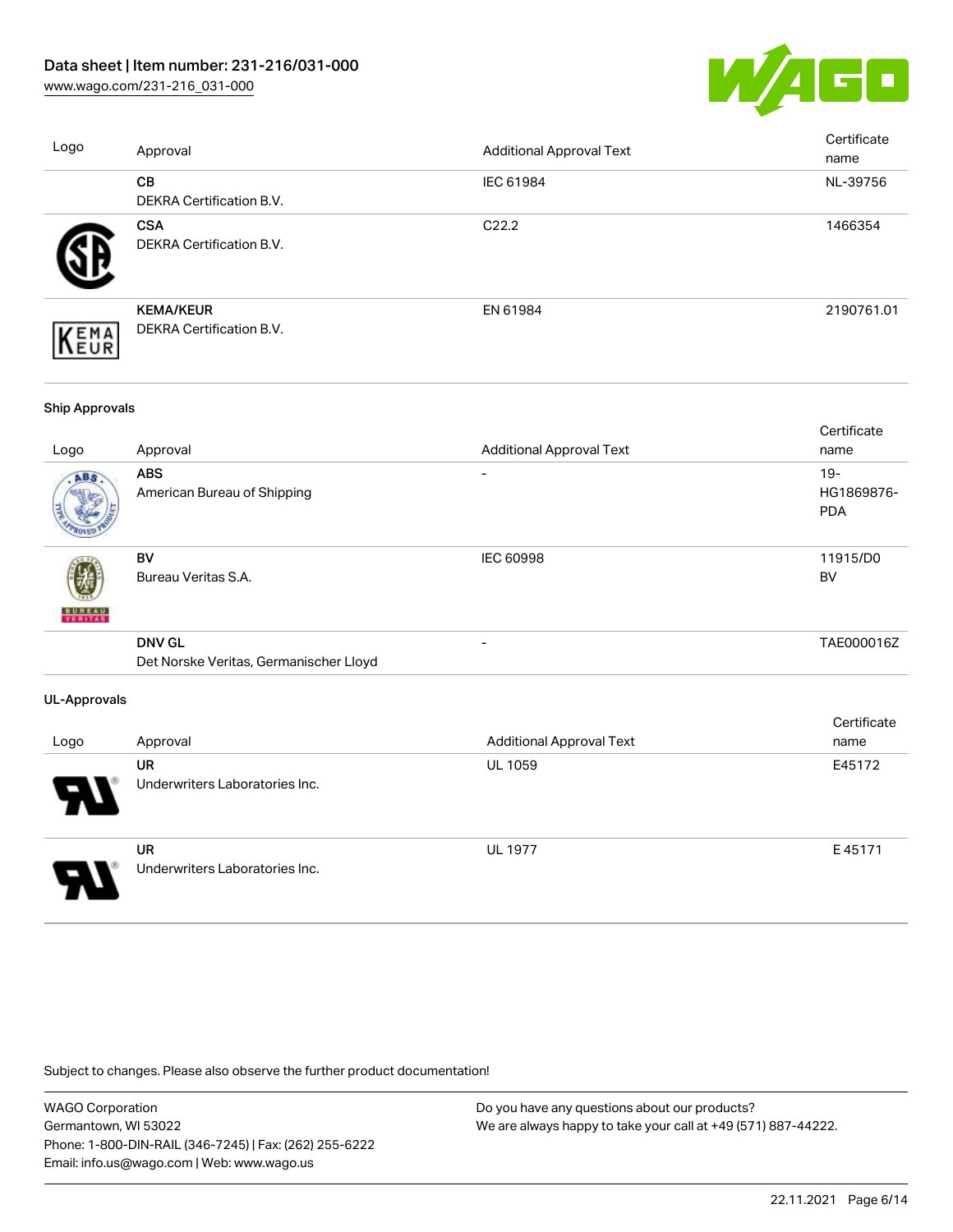

# **Counterpart**



#### Item no.731-616

1-conductor male connector; CAGE CLAMP®; 2.5 mm²; Pin spacing 7.5 mm; 16-pole; 2,50 mm²; gray [www.wago.com/731-616](https://www.wago.com/731-616)



# Item no.231-246/001-000

| ltem no.231-246/001-000                                                                | www.wago.com/231-246/001- |
|----------------------------------------------------------------------------------------|---------------------------|
| Male header; 16-pole; THT; 1.0 x 1.0 mm solder pin; straight; pin spacing 7.5 mm; gray | 000                       |



# Item no.231-846/001-000

THT male header; 1.0 x 1.0 mm solder pin; angled; Pin spacing 7.5 mm; 16-pole; gray

[www.wago.com/231-846/001-](https://www.wago.com/231-846/001-000) [000](https://www.wago.com/231-846/001-000)

# Optional accessories

#### Cover

| Cover               |                                                                                                                                                                                                |                                  |
|---------------------|------------------------------------------------------------------------------------------------------------------------------------------------------------------------------------------------|----------------------------------|
|                     | Item no.: 231-668<br>Lockout caps; for covering unused clamping units; gray                                                                                                                    | www.wago.com/231-668             |
| Marking accessories |                                                                                                                                                                                                |                                  |
| Marking strip       |                                                                                                                                                                                                |                                  |
|                     | Item no.: 210-331/750-202<br>Marking strips; as a DIN A4 sheet; MARKED; 1-16 (100x); Height of marker strip: 2.3 mm/0.091 in; Strip<br>length 182 mm; Horizontal marking; Self-adhesive; white | www.wago.com/210-331<br>/750-202 |
|                     | Item no.: 210-332/750-020<br>Marking strips; as a DIN A4 sheet; MARKED; 1-20 (80x); Height of marker strip: 3 mm; Strip length 182<br>mm; Horizontal marking; Self-adhesive; white             | www.wago.com/210-332<br>/750-020 |
| <b>Ferrules</b>     |                                                                                                                                                                                                |                                  |
| Ferrule             |                                                                                                                                                                                                |                                  |
|                     | Item no.: 216-101<br>Ferrule; Sleeve for 0.5 mm <sup>2</sup> / AWG 22; uninsulated; electro-tin plated; silver-colored                                                                         | www.wago.com/216-101             |
|                     | Item no.: 216-104<br>Ferrule; Sleeve for 1.5 mm <sup>2</sup> / AWG 16; uninsulated; electro-tin plated; silver-colored                                                                         | www.wago.com/216-104             |
|                     | Item no.: 216-106<br>Ferrule; Sleeve for 2.5 mm <sup>2</sup> / AWG 14; uninsulated; electro-tin plated; silver-colored                                                                         | www.wago.com/216-106             |
|                     | Item no.: 216-102<br>Ferrule; Sleeve for 0.75 mm <sup>2</sup> / AWG 20; uninsulated; electro-tin plated; silver-colored                                                                        | www.wago.com/216-102             |
|                     | Item no.: 216-103<br>Ferrule; Sleeve for 1 mm <sup>2</sup> / AWG 18; uninsulated; electro-tin plated                                                                                           | www.wago.com/216-103             |

 $\mathbf{i}$ 

Subject to changes. Please also observe the further product documentation!

| <b>WAGO Corporation</b>                                | Do you have any questions about our products?                 |
|--------------------------------------------------------|---------------------------------------------------------------|
| Germantown, WI 53022                                   | We are always happy to take your call at +49 (571) 887-44222. |
| Phone: 1-800-DIN-RAIL (346-7245)   Fax: (262) 255-6222 |                                                               |
| Email: info.us@wago.com   Web: www.wago.us             |                                                               |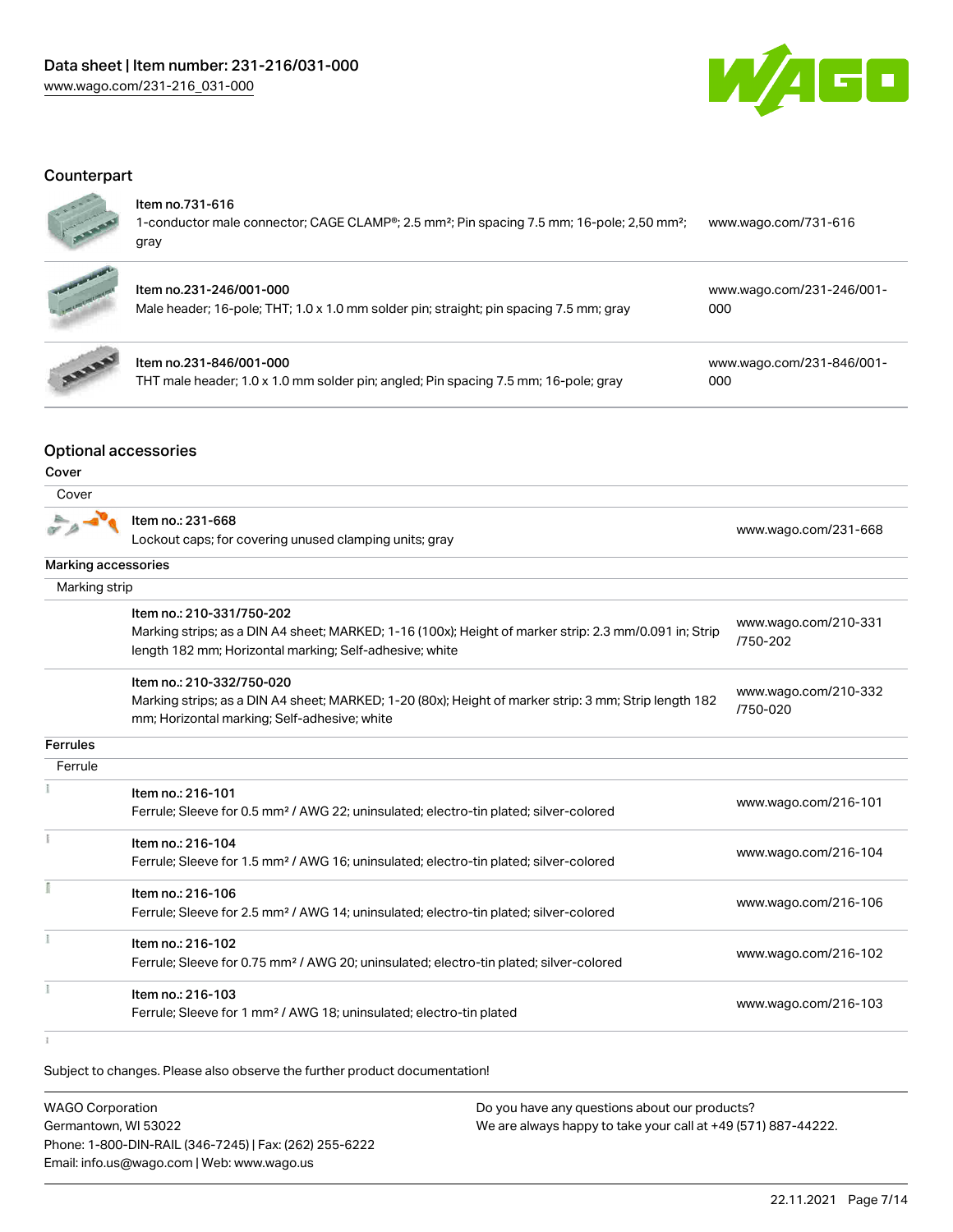# Data sheet | Item number: 231-216/031-000

Phone: 1-800-DIN-RAIL (346-7245) | Fax: (262) 255-6222

Email: info.us@wago.com | Web: www.wago.us

[www.wago.com/231-216\\_031-000](http://www.wago.com/231-216_031-000)



| Item no.: 216-123<br>Ferrule; Sleeve for 1 mm <sup>2</sup> / AWG 18; uninsulated; electro-tin plated; silver-colored                                                                              | www.wago.com/216-123                                                                                           |
|---------------------------------------------------------------------------------------------------------------------------------------------------------------------------------------------------|----------------------------------------------------------------------------------------------------------------|
| Item no.: 216-122<br>Ferrule; Sleeve for 0.75 mm <sup>2</sup> / AWG 20; uninsulated; electro-tin plated; silver-colored                                                                           | www.wago.com/216-122                                                                                           |
| Item no.: 216-124<br>Ferrule; Sleeve for 1.5 mm <sup>2</sup> / AWG 16; uninsulated; electro-tin plated                                                                                            | www.wago.com/216-124                                                                                           |
| Item no.: 216-142<br>Ferrule; Sleeve for 0.75 mm <sup>2</sup> / 18 AWG; uninsulated; electro-tin plated; electrolytic copper; gastight<br>crimped; acc. to DIN 46228, Part 1/08.92                | www.wago.com/216-142                                                                                           |
| Item no.: 216-132<br>Ferrule; Sleeve for 0.34 mm <sup>2</sup> / AWG 24; uninsulated; electro-tin plated                                                                                           | www.wago.com/216-132                                                                                           |
| Item no.: 216-121<br>Ferrule; Sleeve for 0.5 mm <sup>2</sup> / AWG 22; uninsulated; electro-tin plated; silver-colored                                                                            | www.wago.com/216-121                                                                                           |
| Item no.: 216-143<br>Ferrule; Sleeve for 1 mm <sup>2</sup> / AWG 18; uninsulated; electro-tin plated; electrolytic copper; gastight<br>crimped; acc. to DIN 46228, Part 1/08.92                   | www.wago.com/216-143                                                                                           |
| Item no.: 216-131<br>Ferrule; Sleeve for 0.25 mm <sup>2</sup> / AWG 24; uninsulated; electro-tin plated; silver-colored                                                                           | www.wago.com/216-131                                                                                           |
| Item no.: 216-141<br>Ferrule; Sleeve for 0.5 mm <sup>2</sup> / 20 AWG; uninsulated; electro-tin plated; electrolytic copper; gastight<br>crimped; acc. to DIN 46228, Part 1/08.92                 | www.wago.com/216-141                                                                                           |
| Item no.: 216-152<br>Ferrule; Sleeve for 0.34 mm <sup>2</sup> / AWG 24; uninsulated; electro-tin plated                                                                                           | www.wago.com/216-152                                                                                           |
| Item no.: 216-203<br>Ferrule; Sleeve for 1 mm <sup>2</sup> / AWG 18; insulated; electro-tin plated; red                                                                                           | www.wago.com/216-203                                                                                           |
| Item no.: 216-202<br>Ferrule; Sleeve for 0.75 mm <sup>2</sup> / 18 AWG; insulated; electro-tin plated; gray                                                                                       | www.wago.com/216-202                                                                                           |
| Item no.: 216-151<br>Ferrule; Sleeve for 0.25 mm <sup>2</sup> / AWG 24; uninsulated; electro-tin plated                                                                                           | www.wago.com/216-151                                                                                           |
| Item no.: 216-204<br>Ferrule; Sleeve for 1.5 mm <sup>2</sup> / AWG 16; insulated; electro-tin plated; black                                                                                       | www.wago.com/216-204                                                                                           |
| Item no.: 216-144<br>Ferrule; Sleeve for 1.5 mm <sup>2</sup> / AWG 16; uninsulated; electro-tin plated; electrolytic copper; gastight<br>crimped; acc. to DIN 46228, Part 1/08.92; silver-colored | www.wago.com/216-144                                                                                           |
| Item no.: 216-201<br>Ferrule; Sleeve for 0.5 mm <sup>2</sup> / 20 AWG; insulated; electro-tin plated; white                                                                                       | www.wago.com/216-201                                                                                           |
| Item no.: 216-223<br>Ferrule; Sleeve for 1 mm <sup>2</sup> / AWG 18; insulated; electro-tin plated; red                                                                                           | www.wago.com/216-223                                                                                           |
| Item no.: 216-241<br>Ferrule; Sleeve for 0.5 mm <sup>2</sup> / 20 AWG; insulated; electro-tin plated; electrolytic copper; gastight                                                               | www.wago.com/216-241                                                                                           |
| Subject to changes. Please also observe the further product documentation!                                                                                                                        |                                                                                                                |
| <b>WAGO Corporation</b><br>Germantown, WI 53022                                                                                                                                                   | Do you have any questions about our products?<br>We are always happy to take your call at +49 (571) 887-44222. |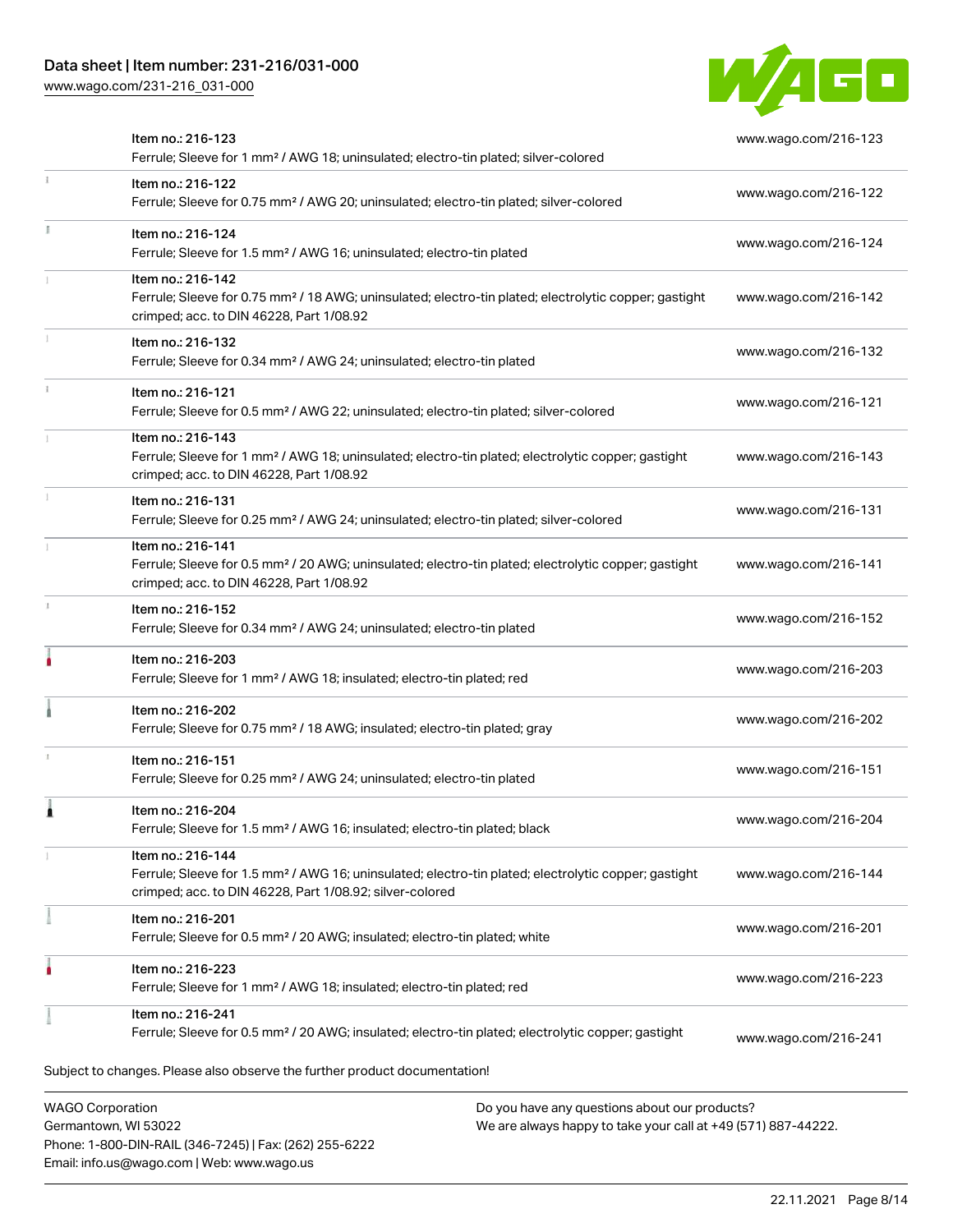# Data sheet | Item number: 231-216/031-000

Email: info.us@wago.com | Web: www.wago.us

[www.wago.com/231-216\\_031-000](http://www.wago.com/231-216_031-000)



crimped; acc. to DIN 46228, Part 4/09.90; white

|                                                 | Item no.: 216-242<br>Ferrule; Sleeve for 0.75 mm <sup>2</sup> / 18 AWG; insulated; electro-tin plated; electrolytic copper; gastight                                                                    |                                                                                                                | www.wago.com/216-242 |
|-------------------------------------------------|---------------------------------------------------------------------------------------------------------------------------------------------------------------------------------------------------------|----------------------------------------------------------------------------------------------------------------|----------------------|
|                                                 | crimped; acc. to DIN 46228, Part 4/09.90; gray                                                                                                                                                          |                                                                                                                |                      |
|                                                 | Item no.: 216-222<br>Ferrule; Sleeve for 0.75 mm <sup>2</sup> / 18 AWG; insulated; electro-tin plated; gray                                                                                             |                                                                                                                | www.wago.com/216-222 |
|                                                 | Item no.: 216-221<br>Ferrule; Sleeve for 0.5 mm <sup>2</sup> / 20 AWG; insulated; electro-tin plated; white                                                                                             |                                                                                                                | www.wago.com/216-221 |
|                                                 | Item no.: 216-224<br>Ferrule; Sleeve for 1.5 mm <sup>2</sup> / AWG 16; insulated; electro-tin plated; black                                                                                             |                                                                                                                | www.wago.com/216-224 |
|                                                 | Item no.: 216-243<br>Ferrule; Sleeve for 1 mm <sup>2</sup> / AWG 18; insulated; electro-tin plated; electrolytic copper; gastight crimped; www.wago.com/216-243<br>acc. to DIN 46228, Part 4/09.90; red |                                                                                                                |                      |
| Â                                               | Item no.: 216-244<br>Ferrule; Sleeve for 1.5 mm <sup>2</sup> / AWG 16; insulated; electro-tin plated; electrolytic copper; gastight<br>crimped; acc. to DIN 46228, Part 4/09.90; black                  |                                                                                                                | www.wago.com/216-244 |
|                                                 | Item no.: 216-263<br>Ferrule; Sleeve for 1 mm <sup>2</sup> / AWG 18; insulated; electro-tin plated; electrolytic copper; gastight crimped; www.wago.com/216-263<br>acc. to DIN 46228, Part 4/09.90; red |                                                                                                                |                      |
|                                                 | Item no.: 216-264<br>Ferrule; Sleeve for 1.5 mm <sup>2</sup> / AWG 16; insulated; electro-tin plated; electrolytic copper; gastight<br>crimped; acc. to DIN 46228, Part 4/09.90; black                  |                                                                                                                | www.wago.com/216-264 |
|                                                 | Item no.: 216-284<br>Ferrule; Sleeve for 1.5 mm <sup>2</sup> / AWG 16; insulated; electro-tin plated; electrolytic copper; gastight<br>crimped; acc. to DIN 46228, Part 4/09.90; black                  |                                                                                                                | www.wago.com/216-284 |
|                                                 | Item no.: 216-262<br>Ferrule; Sleeve for 0.75 mm <sup>2</sup> / 18 AWG; insulated; electro-tin plated; electrolytic copper; gastight<br>crimped; acc. to DIN 46228, Part 4/09.90; gray                  |                                                                                                                | www.wago.com/216-262 |
|                                                 | Item no.: 216-301<br>Ferrule; Sleeve for 0.25 mm <sup>2</sup> / AWG 24; insulated; electro-tin plated; yellow                                                                                           |                                                                                                                | www.wago.com/216-301 |
|                                                 | Item no.: 216-321<br>Ferrule; Sleeve for 0.25 mm <sup>2</sup> / AWG 24; insulated; electro-tin plated; yellow                                                                                           |                                                                                                                | www.wago.com/216-321 |
|                                                 | Item no.: 216-322<br>Ferrule; Sleeve for 0.34 mm <sup>2</sup> / 22 AWG; insulated; electro-tin plated; green                                                                                            |                                                                                                                | www.wago.com/216-322 |
| ı                                               | Item no.: 216-302<br>Ferrule; Sleeve for 0.34 mm <sup>2</sup> / 22 AWG; insulated; electro-tin plated; light turquoise                                                                                  |                                                                                                                | www.wago.com/216-302 |
| <b>Tools</b>                                    |                                                                                                                                                                                                         |                                                                                                                |                      |
| Operating tool                                  |                                                                                                                                                                                                         |                                                                                                                |                      |
|                                                 | Item no.: 231-159<br>Operating tool; natural                                                                                                                                                            |                                                                                                                | www.wago.com/231-159 |
|                                                 | Item no.: 231-231<br>Combination operating tool; red                                                                                                                                                    |                                                                                                                | www.wago.com/231-231 |
|                                                 | Subject to changes. Please also observe the further product documentation!                                                                                                                              |                                                                                                                |                      |
| <b>WAGO Corporation</b><br>Germantown, WI 53022 | Phone: 1-800-DIN-RAIL (346-7245)   Fax: (262) 255-6222                                                                                                                                                  | Do you have any questions about our products?<br>We are always happy to take your call at +49 (571) 887-44222. |                      |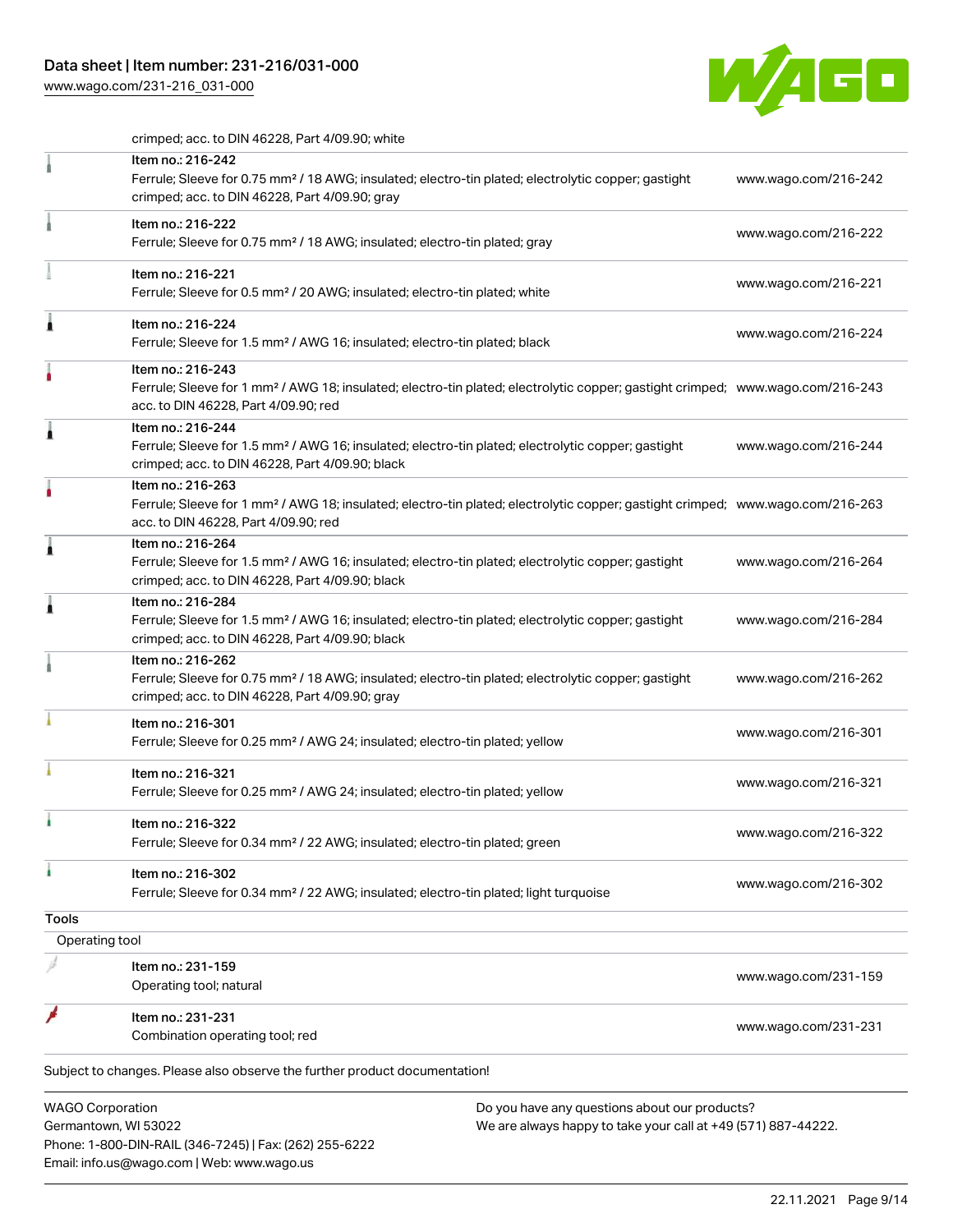# Data sheet | Item number: 231-216/031-000

[www.wago.com/231-216\\_031-000](http://www.wago.com/231-216_031-000)



|                            | Item no.: 210-657<br>Operating tool; Blade: 3.5 x 0.5 mm; with a partially insulated shaft; short; multicoloured | www.wago.com/210-657 |
|----------------------------|------------------------------------------------------------------------------------------------------------------|----------------------|
|                            | Item no.: 210-720<br>Operating tool; Blade: 3.5 x 0.5 mm; with a partially insulated shaft; multicoloured        | www.wago.com/210-720 |
|                            | Item no.: 231-131<br>Operating tool; made of insulating material; 1-way; loose; white                            | www.wago.com/231-131 |
|                            | Item no.: 231-291<br>Operating tool; made of insulating material; 1-way; loose; red                              | www.wago.com/231-291 |
| <b>Mounting</b>            |                                                                                                                  |                      |
| Mounting accessories       |                                                                                                                  |                      |
|                            | Item no.: 209-147<br>Self-tapping screw                                                                          | www.wago.com/209-147 |
|                            | Item no.: 231-194<br>Self-tapping screw; B 2.2x13, fixing hole 1.8 mm Ø                                          | www.wago.com/231-194 |
|                            | Item no.: 231-195<br>Screw with nut; M2x12; for fixing element                                                   | www.wago.com/231-195 |
|                            | Item no.: 231-295<br>Screw with nut                                                                              | www.wago.com/231-295 |
| Insulations stops          |                                                                                                                  |                      |
| Insulation stop            |                                                                                                                  |                      |
|                            | Item no.: 231-673<br>Insulation stop; 0.08-0.2 mm <sup>2</sup> / 0.2 mm <sup>2</sup> "s"; white                  | www.wago.com/231-673 |
|                            | Item no.: 231-674<br>Insulation stop; 0.25 - 0.5 mm <sup>2</sup> ; light gray                                    | www.wago.com/231-674 |
| EXEL                       | Item no.: 231-675<br>Insulation stop; 0.75 - 1 mm <sup>2</sup> ; dark gray                                       | www.wago.com/231-675 |
| <b>Testing accessories</b> |                                                                                                                  |                      |
| Testing accessories        |                                                                                                                  |                      |
|                            | Item no.: 210-136<br>Test plug; 2 mm Ø; with 500 mm cable                                                        | www.wago.com/210-136 |
|                            | Item no.: 231-662                                                                                                |                      |

Subject to changes. Please also observe the further product documentation!

WAGO Corporation Germantown, WI 53022 Phone: 1-800-DIN-RAIL (346-7245) | Fax: (262) 255-6222 Email: info.us@wago.com | Web: www.wago.us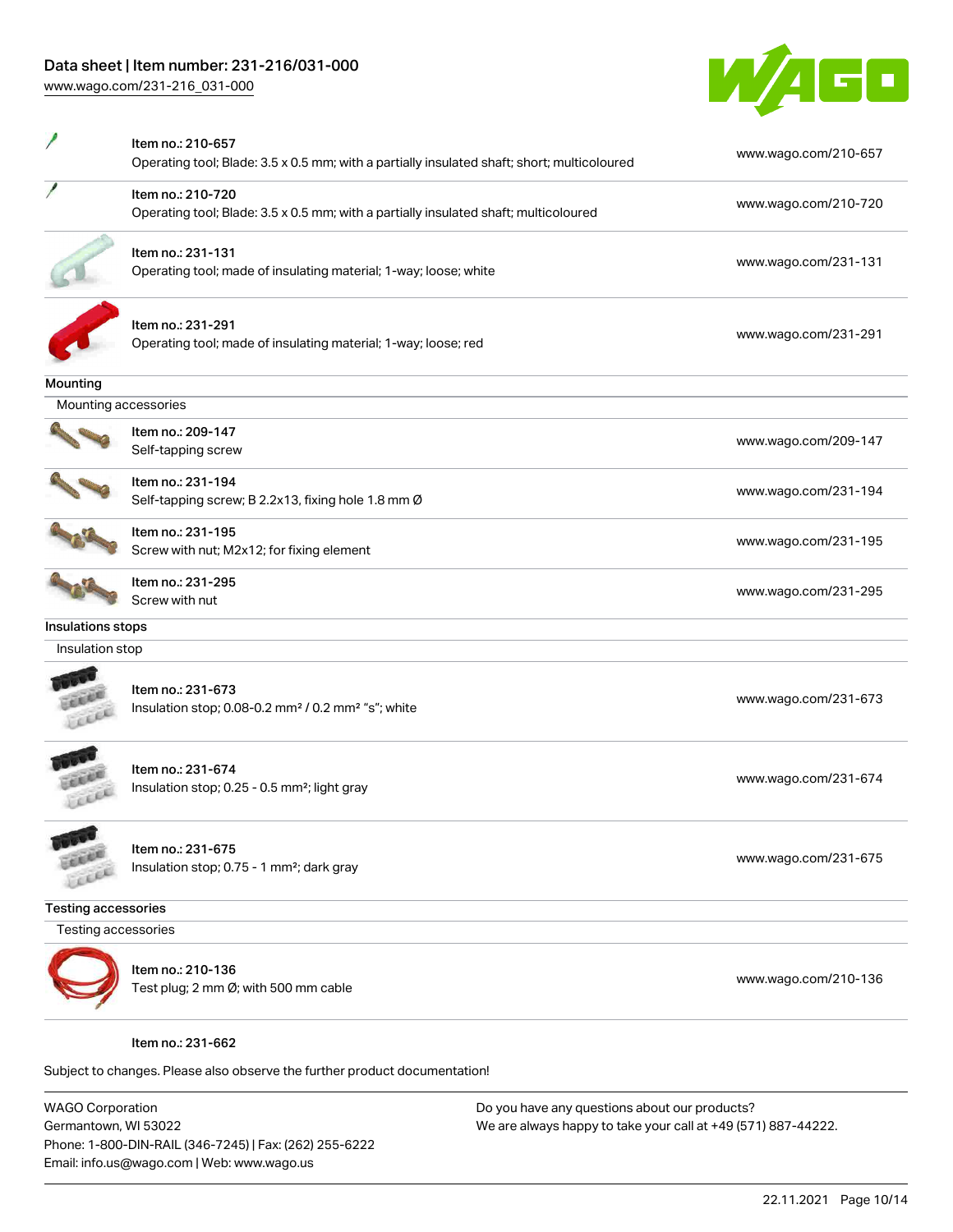

|                                          | Test plugs for female connectors; for 7.5 mm and 7.62 mm pin spacing; 2,50 mm <sup>2</sup> ; light gray |               | www.wago.com/231-662 |  |
|------------------------------------------|---------------------------------------------------------------------------------------------------------|---------------|----------------------|--|
| <b>Downloads</b><br><b>Documentation</b> |                                                                                                         |               |                      |  |
| <b>Additional Information</b>            |                                                                                                         |               |                      |  |
| Technical explanations                   | 2019 Apr 3                                                                                              | pdf<br>2.0 MB | Download             |  |
|                                          |                                                                                                         |               |                      |  |
| <b>CAD files</b>                         |                                                                                                         |               |                      |  |
| CAD data                                 |                                                                                                         |               |                      |  |
| 2D/3D Models 231-216/031-000             |                                                                                                         | <b>URL</b>    | Download             |  |
| CAE data                                 |                                                                                                         |               |                      |  |
| EPLAN Data Portal 231-216/031-000        |                                                                                                         | <b>URL</b>    | Download             |  |
| ZUKEN Portal 231-216/031-000             |                                                                                                         | URL           | Download             |  |
| EPLAN Data Portal 231-216/031-000        |                                                                                                         | <b>URL</b>    | Download             |  |
| <b>Environmental Product Compliance</b>  |                                                                                                         |               |                      |  |
| <b>Compliance Search</b>                 |                                                                                                         |               |                      |  |

| Environmental Product Compliance 231-216/031-000                                                      | URL | Download |
|-------------------------------------------------------------------------------------------------------|-----|----------|
| 1-conductor female connector; CAGE CLAMP <sup>®</sup> ; 2.5 mm <sup>2</sup> ; Pin spacing 7.5 mm; 16- |     |          |
| pole; clamping collar; 2,50 mm <sup>2</sup> ; gray                                                    |     |          |

# Installation Notes

Subject to changes. Please also observe the further product documentation!

WAGO Corporation Germantown, WI 53022 Phone: 1-800-DIN-RAIL (346-7245) | Fax: (262) 255-6222 Email: info.us@wago.com | Web: www.wago.us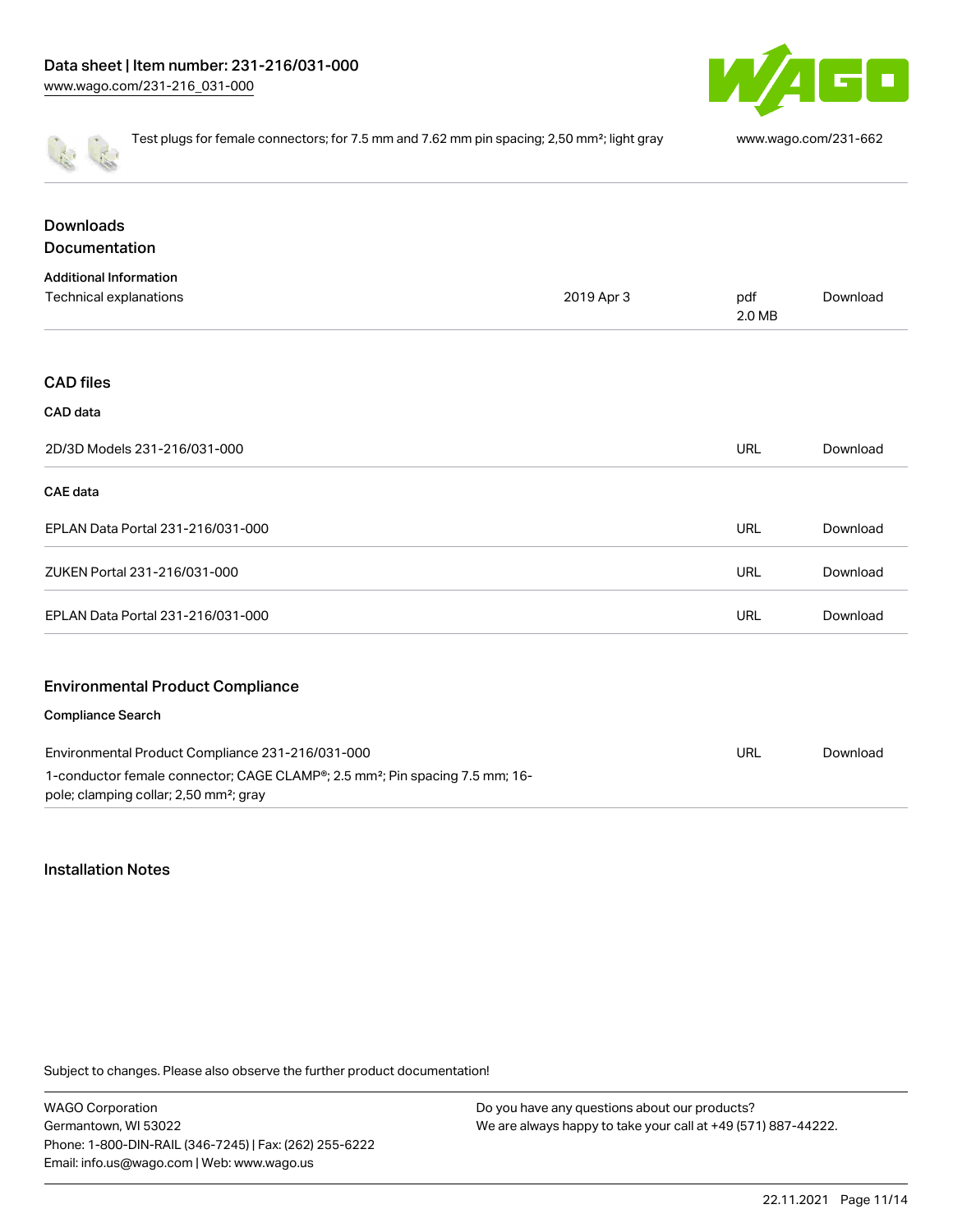



Inserting a conductor via 3.5 mm screwdriver – CAGE CLAMP® actuation parallel to conductor entry.



Inserting a conductor via 3.5 mm screwdriver – CAGE CLAMP® actuation perpendicular to conductor entry.



Inserting a conductor into CAGE CLAMP® unit via operating lever (231-291).



Inserting a conductor via operating tool.



Coding a female connector by removing coding finger(s).

Subject to changes. Please also observe the further product documentation!

WAGO Corporation Germantown, WI 53022 Phone: 1-800-DIN-RAIL (346-7245) | Fax: (262) 255-6222 Email: info.us@wago.com | Web: www.wago.us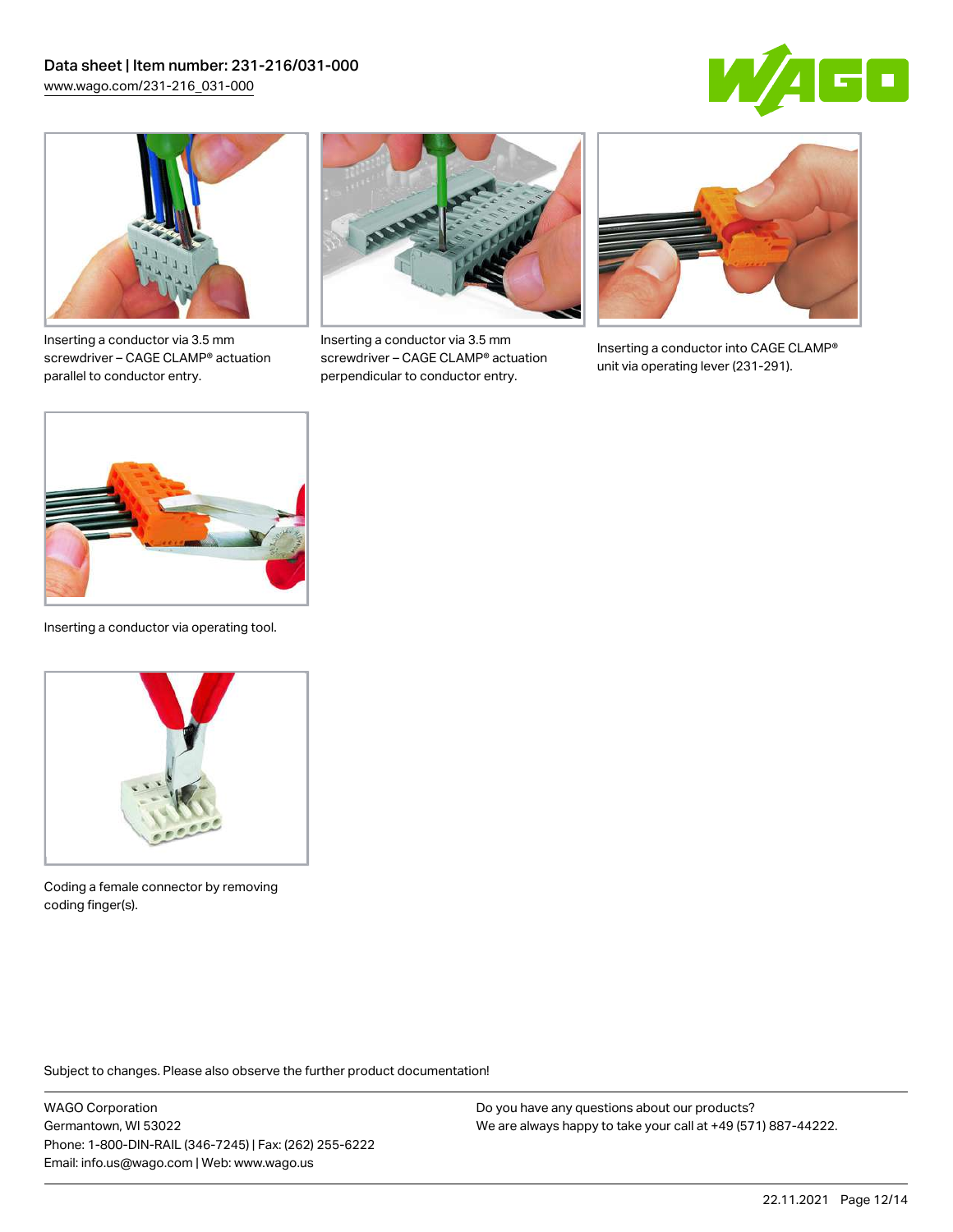



Testing – female connector with CAGE CLAMP®

Integrated test ports for testing perpendicular to conductor entry via 2 or 2.3 mm Ø test plug

Installation



Male connector with strain relief plate



Strain relief housing shown with a male connector equipped with CAGE CLAMP®

Marking

Subject to changes. Please also observe the further product documentation!

WAGO Corporation Germantown, WI 53022 Phone: 1-800-DIN-RAIL (346-7245) | Fax: (262) 255-6222 Email: info.us@wago.com | Web: www.wago.us